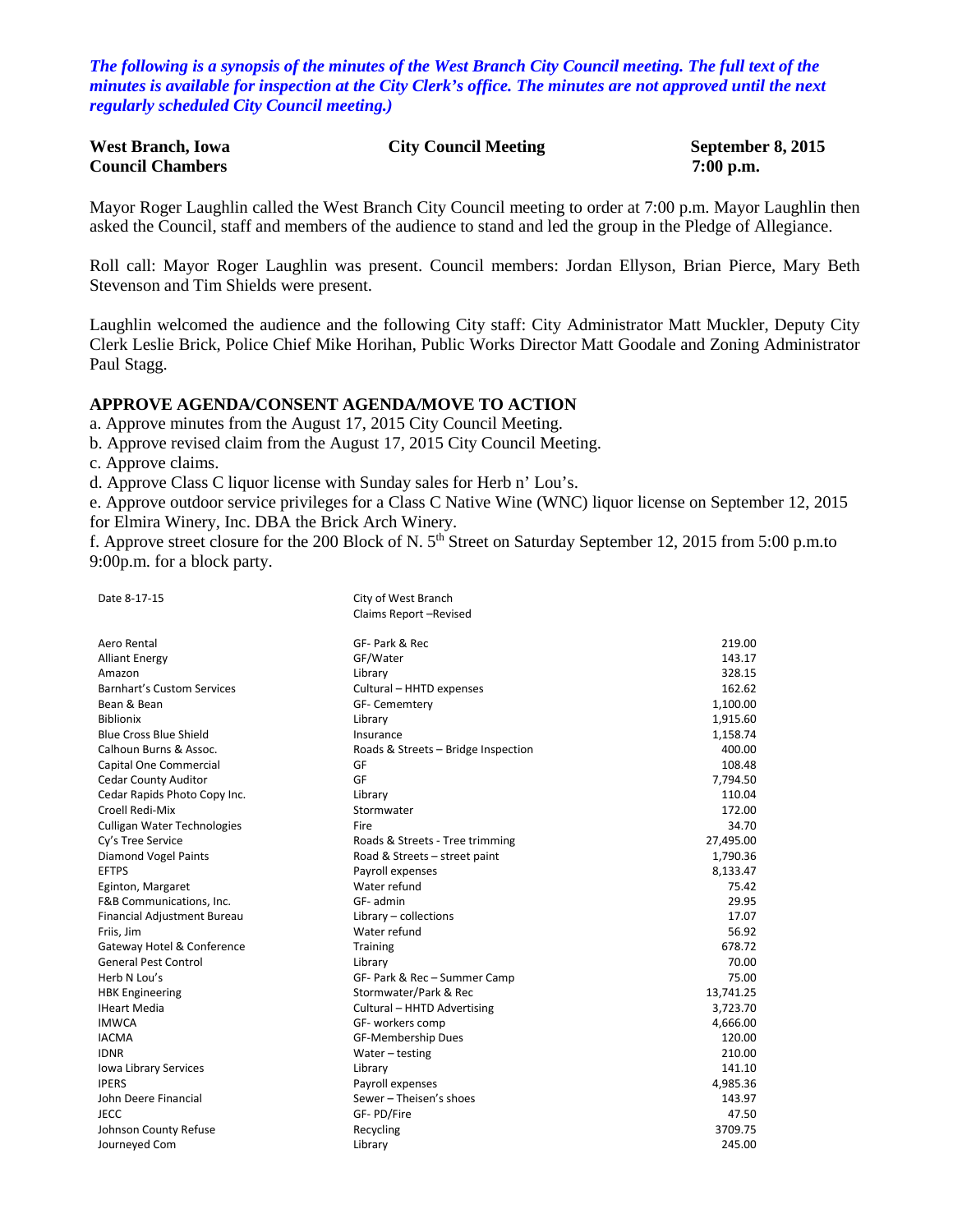| Kevin D. Olson                                     | GF-legal services                         |                       | 1500.00           |
|----------------------------------------------------|-------------------------------------------|-----------------------|-------------------|
| L.L. Pelling Company, Inc.                         | Streets - Supplies                        |                       | 361.76            |
| <b>Liberty Communications</b>                      | GF/Water/Sewer/RUT                        |                       | 1189.30           |
| Lowe's Business Account                            | GF - cemetery                             |                       | 474.05            |
| Lynch's Excavating                                 | Stormwater                                |                       | 85.00             |
| M&M Golf Cars LLC<br>Mary Denmead                  | Cultural - HHTD<br>GF-Park & Rec          |                       | 180.00<br>60.00   |
| Metropolitan Compounds                             | Sewer-ground sterilant                    |                       | 566.43            |
| Midwest Wireless LLC                               | Library - CCTV System                     |                       | 1,276.22          |
| Municipal Supply, Inc.                             | Road & Streets - supplies                 |                       | 602.80            |
| Oasis Electric LLC                                 | Cultural - HHTD                           |                       | 2,203.97          |
| Overdrive, Inc.                                    | Library                                   |                       | 373.78            |
| Payroll Expense                                    | Payroll expenses                          |                       | 22,526.78         |
| Plunkett's Pest Control, Inc.                      | GF/Town Hall - Pest control               |                       | 95.18             |
| Port 'O' Jonny                                     | Cultural - HHTD<br>GF                     |                       | 856.00            |
| Quad City Safety, Inc.<br><b>Quill Corporation</b> | GF-Admin-Supplies                         |                       | 333.34<br>448.67  |
| Republic Services of Iowa                          | GF-Admin                                  |                       | 43.00             |
| Russell, Melissa                                   | GF – summer camp                          |                       | 162.74            |
| S&S Worldwide, Inc.                                | $GF/Park \& Rec - art supplies$           |                       | 478.22            |
| Shanelle M. Peden                                  | Cable                                     |                       | 300.00            |
| Shimmin, Nick                                      | Library - supplies                        |                       | 562.49            |
| Simplex Grinnell                                   | GF                                        |                       | 888.73            |
| The Library Store, Inc.<br><b>Treat America</b>    | Library                                   |                       | 99.28             |
| <b>Treasurer State of Iowa</b>                     | GF-PD-travel expenses<br>Payroll expenses |                       | 62.65<br>1,426.00 |
| United States Treasury                             | Payroll expenses                          |                       | 1195.52           |
| U of Iowa: State Hygienic Lab                      | Water testing                             |                       | 275.00            |
| <b>UPS</b>                                         | Sewer                                     |                       | 93.43             |
| US Bank Equipment Finance                          | GF                                        |                       | 129.80            |
| Veenstra & Kimm, Inc.                              | Water/Streets – consulting services       |                       | 5,223.98          |
| Verizon Wireless                                   | GF/Water/Sewer/RUT-phone service          |                       | 774.64            |
| <b>Walmart Community/GEMB</b>                      | Library $-$ supplies                      |                       | 257.09            |
| Water Solutions Unlimited, Inc.                    | Water - supplies<br>Cultural - HHTD       |                       | 2,576.06          |
| West Branch Firefighters<br>Zephyr Copies & Design | Cultural - HHTD                           |                       | 60.00<br>955.50   |
|                                                    | <b>Grand Total</b>                        |                       | 132,499.95        |
|                                                    |                                           |                       |                   |
| <b>Fund Totals</b>                                 |                                           |                       |                   |
| 001 General Fund                                   |                                           | 56,563.25             |                   |
| 022 Town Hall                                      |                                           | 90.68                 |                   |
| 031 Library                                        |                                           | 11,078.16             |                   |
| 036 Tort Liability                                 |                                           | 4,666.00              |                   |
| 110 Road Use Tax                                   |                                           | 30,484.70             |                   |
| 112 Trust And Agency                               |                                           | 4116.94               |                   |
| 600 Water Fund<br>610 Sewer Fund                   |                                           | 14,008.75<br>6,026.97 |                   |
| 740 Stormwater                                     |                                           | 5,464.50              |                   |
| <b>Grand Total</b>                                 |                                           | 132,499.95            |                   |
|                                                    |                                           |                       |                   |
|                                                    |                                           |                       |                   |
| Date 9-08-15                                       | City of West Branch                       |                       |                   |
|                                                    | <b>Claims Report</b>                      |                       |                   |
| ADS                                                | GF- Park & Rec                            |                       | 560.00            |
| Aero Rental                                        | GF- Park & Rec                            |                       | 143.00            |
| <b>Alliant Energy</b>                              | GF/Water                                  |                       | 21,580.08         |
| Amazon                                             | Library                                   |                       | 250.76            |
| Baker & Taylor                                     | Library - Books                           |                       | 814.29            |
| <b>Barron Motor Supply</b><br>Best Buy             | GF-PW/Fire<br>GF-PD                       |                       | 458.78<br>106.99  |
| <b>Big Ten Rentals</b>                             | GF - Cultural                             |                       | 441.93            |
| <b>BP</b>                                          | GF-Fire                                   |                       | 275.21            |
| <b>BoundTree Medical</b>                           | GF-Fire                                   |                       | 234.85            |
| Brown's West Branch                                | GF-PD                                     |                       | 30,663.69         |
| <b>Business Radio</b>                              | GF-Fire                                   |                       | 38.50             |
| <b>CAJ Enterprises</b>                             | GF-Park & Rec                             |                       | 1461.70           |
| Capital One Commercial/COSTCO                      | GF-Park & Rec                             |                       | 533.12            |
| <b>Cedar County Recorder</b>                       | GF-Admin                                  |                       | 213.00            |
| Cedar Rapids Photo Copy Inc.                       | Library                                   |                       | 55.65             |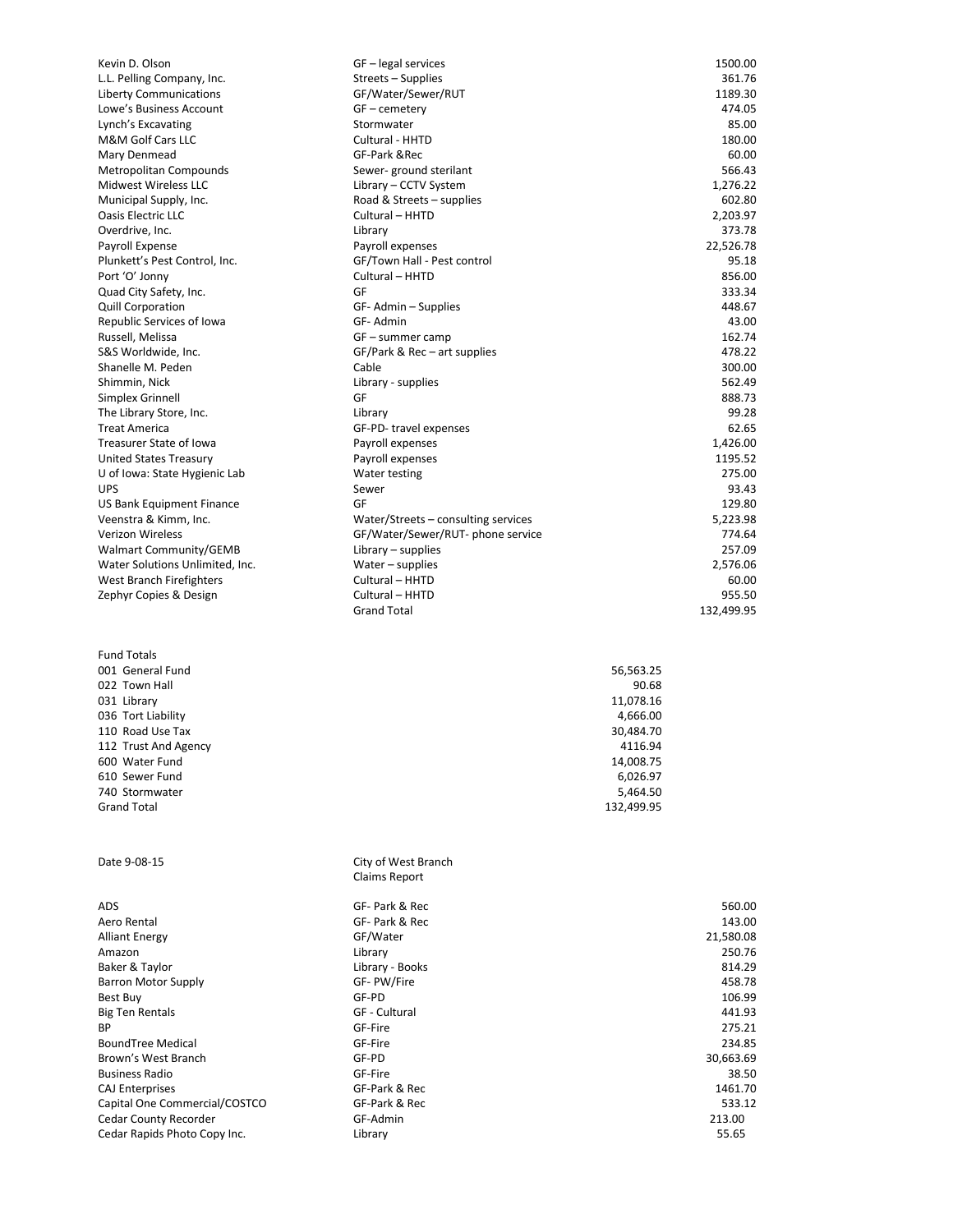| City Tractor Co.              | <b>GF-Public Works</b>                 | 1,198.00   |
|-------------------------------|----------------------------------------|------------|
| Croell Redi-Mix               | GF-Streets/Parks & Rec                 | 1,098.26   |
| <b>Dearborn National</b>      | GF-Admin                               | 60.10      |
| <b>DEMCO</b>                  | Library                                | 971.76     |
| Dewey's Jack N Jill           | GF-Fire/Public Works/Library           | 2,615.15   |
| Diamond Vogel Paints          | Road & Streets - street paint          | 483.50     |
| Dorsey & Whitney              | TIF- Legal Fees                        | 16,316.64  |
| <b>Econo Signs</b>            |                                        | 332.26     |
|                               | Capital Projects - Parkside            |            |
| F&B Communications, Inc.      | GF- admin                              | 34.95      |
| <b>Feld Fire</b>              | GF-Fire                                | 1,737.49   |
| French-Reneker Associates     | Capital Projects-West Branch Trail     | 6,800.00   |
| Gierke Robinson               | Water                                  | 58.73      |
| Goerdt, Terry                 | <b>GF-Public Works</b>                 | 525.00     |
| Great American Business Prod. | <b>GF- Commissions</b>                 | 468.00     |
| <b>HD Supply</b>              | GF-Parks & Rec                         | 59.12      |
| Hansen, Trent                 | GF-PD                                  | 733.59     |
| Hawkins                       | Water                                  | 1624.18    |
| <b>IHEART Media</b>           | GF-Legal                               | 333.00     |
|                               |                                        |            |
| <b>IMWCA</b>                  | GF- workers comp                       | 4,666.00   |
| Intoximeters                  | GF-PD                                  | 115.00     |
| Iowa Bridge & Culvert         | <b>RUT-Streets</b>                     | 14930.00   |
| Iowa One Call                 | Sewer                                  | 45.00      |
| Iowa State Fair               | GF-Parks & Rec                         | 1,203.00   |
| John Deere Financial          | Sewer - Uniforms                       | 43.98      |
| Kingdom Graphics              | <b>GF- Commissions</b>                 | 100.00     |
| L.L. Pelling Company, Inc.    | Capital Projects - Parkside/GF-Streets | 102,616.00 |
|                               | <b>GF-Streets</b>                      | 15.80      |
| Lenoch & Cilek                |                                        |            |
| <b>Liberty Communications</b> | GF/Water/Sewer/RUT                     | 1,185.85   |
| Linn County REC               | <b>GF-Street Lighting</b>              | 361.48     |
| L-Tron Corp                   | $GF - PD$                              | 339.00     |
| Lynch's Excavating            | Capital Projects - Parkside            | 2,364.00   |
| Lynch's Plumbing              | Water/Sewer                            | 178.38     |
| <b>Matt Parrott</b>           | GF-Admin                               | 471.46     |
| Mediacom                      | GF-Cable                               | 40.90      |
| Menard's                      | GF-Cultural/Parks & Rec/Cemetery       | 472.34     |
|                               |                                        |            |
| Midco Diving                  | Water                                  | 4,325.00   |
| Midwest Janitorial            | Library/GF                             | 646.56     |
| Oasis Electric LLC            | Cultural - HHTD/GF-Street Lighting     | 8,529.12   |
| Overdrive, Inc.               | Library-Books                          | 81.94      |
| <b>Pitney Bowes</b>           | GF-Admin                               | 145.32     |
| Port 'O' Jonny                | GF-Parks & Rec/Cemetery                | 174.00     |
| <b>Pyramid Services</b>       | GF-Cemetery                            | 239.82     |
| <b>QCA Analytical</b>         | Sewer                                  | 1,251.00   |
| <b>Quality Engraved Signs</b> | <b>GF-Commissions</b>                  | 105.69     |
|                               |                                        | 114.69     |
| <b>Quill Corporation</b>      | GF- Public Works/Parks & Rec           |            |
| Racom                         | GF- Fire                               | 121,185.38 |
| Register Media                | GF-PD                                  | 628.55     |
| <b>River Products</b>         | GF-Parks & Rec                         | 1,456.75   |
| Russell, Melissa              | GF – summer camp                       | 280.02     |
| Shanelle M. Peden             | Cable                                  | 75.00      |
| Shimmin, Nick                 | Library - supplies                     | 79.52      |
| <b>Speer Financial</b>        | GF-Legal                               | 6,049.75   |
| U of Iowa: State Hygienic Lab | Water testing                          | 25.00      |
|                               |                                        |            |
| The Printing House            | <b>GF-Commissions</b>                  | 117.66     |
| <b>TruGreen</b>               | GF-Parks & Rec                         | 145.00     |
| United Labs                   | Water/GF-Streets                       | 471.10     |
| <b>USGS</b>                   | Stormwater                             | 6,870.00   |
| <b>UPS</b>                    | Sewer                                  | 27.76      |
| US Bank Equipment Finance     | GF-Admin                               | 402.16     |
| US Bank Corporate Card        | GF-Parks & Rec/Admin                   | 4,233.17   |
| <b>Verizon Wireless</b>       | GF/Water/Sewer/RUT- phone service      | 774.64     |
|                               | GF - Fire                              | 128.00     |
| West Branch Family Practice   |                                        |            |
| West Branch Ford              | GF - Streets                           | 42.14      |
| West Branch Repairs           | GF – Streets/Fire                      | 1,226.93   |
| West Branch Times             | GF - Legal/Fire/Cultural               | 3,805.60   |
| Wex                           | GF-Streets/Water/Sewer/Admin           | 1,544.06   |
| Wolf, Travis                  | GF - Fire                              | 312.39     |
| Wood Products of Iowa         | GF - Streets                           | 7,761.00   |
| Zephyr                        | <b>GF-Cultural HHTD</b>                | 968.50     |
|                               | <b>Grand Total</b>                     | 396,652.69 |
|                               |                                        |            |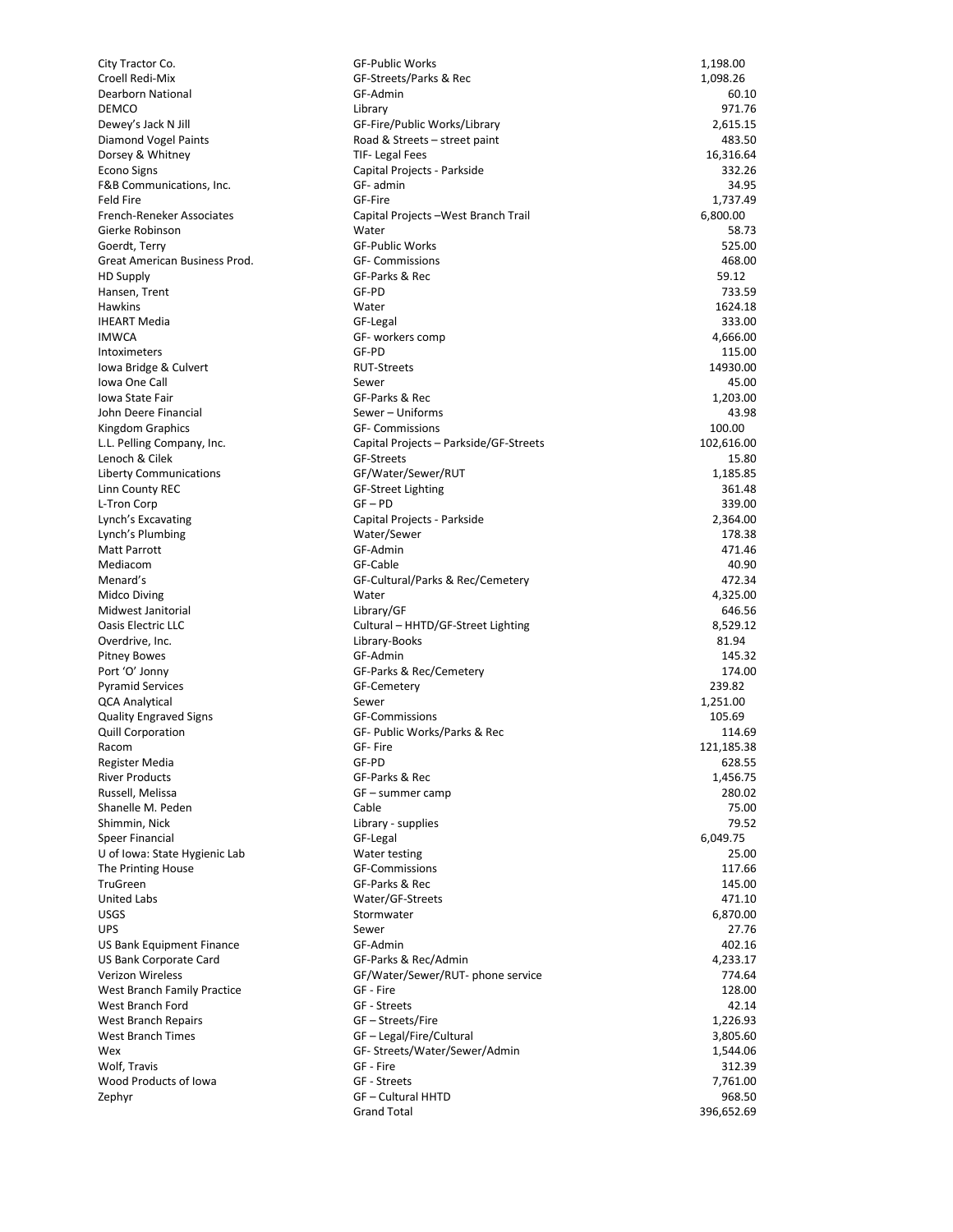Motion by Stevenson to approve the agenda/consent agenda, second by Ellyson. AYES: Stevenson, Ellyson, Pierce, Shields, Miller. Motion carried.

## **COMMUNICATIONS/OPEN FORUM**

John Phillips addressed the Council and requested that they reconsider allowing the West Branch Public Library to show an R Rated movie and allow adults to bring alcohol to the Library for an adult night activity on September 21, 2015. Phillips cited that the library should be used for educational purposes and not use for a social setting of this type.

### **PUBLIC HEARING/NON-CONSENT AGENDA**

Second Reading of Ordinance 734, amending Chapter 165 "Zoning Regulations."/Move to action. Motion by Shields, second by Ellyson to approve the Second Reading of Ordinance 734. AYES: Shields, Ellyson, Pierce, Stevenson, Miller. Motion carried.

Accept the resignation of Dan Stevenson from the West Branch Library Board of Trustees./Move to action. Motion by Stevenson, second by Miller to accept resignation of Dan Stevenson from the West Branch Library Board of Trustees. AYES: Stevenson, Ellyson, Pierce, Miller, Shields. Motion carried.

Accept the resignation of Deputy City Clerk Dawn Brandt./Move to action. Motion by Ellyson, second by Shields to accept the resignation of Deputy City Clerk Dawn Brandt. AYES: Ellyson, Shields, Pierce, Stevenson, Miller. Motion carried.

Resolution 1382, approving a draft Request for Proposal (RFP) for the consultant selection process for the City Highway Bridge Program Project Number BROS-8252(605)-8J-16 with the Iowa Department of Transportation./Move to action.

Motion by Stevenson, second by Pierce to approve Resolution 1382 with two revisions: 1) adding the following language to #10 under Scope of Services: Preliminary plan development including hydraulic analysis of potential flood impacts in compliance with the detailed flood insurance study; and 2) postponing the schedule dates Nos. 1-4 by thirty days. AYES: Stevenson, Pierce, Ellyson, Miller, Shields. Motion carried.

Resolution 1383, adopting and approving Tax Compliance Procedures Relating to Tax Exempt Bonds./Move to action.

Motion by Pierce, second by Stevenson. AYES: Pierce, Stevenson, Ellyson, Miller, Shields. Motion carried.

# **CITY STAFF REPORTS**

City Administrator/Clerk Matt Muckler – National League of Cities (NLC) Membership Muckler explained the cost and benefits of NLC membership to the Council. Council members expressed support for membership.

#### Public Works Director Matt Goodale- NLC Insurance Program

Goodale reported on a service line program offered by the National League of Cities. This program would provide insurance to residents that would cover water and sewer lines from resident's homes to the City's services lines. This insurance would be offered on a direct billing method and not through the City. A few members of the Council requested additional information before willing to endorse the program for our residents.

City Administrator/Clerk Matt Muckler – Recruitments for the police officer and finance officer positions. Muckler announced the resignation of Police Officer Alex Koch effective September 21, 2015. Muckler discussed the finance officer position and received feedback from the Council. Muckler and Horihan also discussed the efforts to recruit new police officers.

#### City Administrator/Clerk Matt Muckler – Liability Insurance Issue

Muckler explained some damage to a vehicle of a resident that resulted from a limb falling off a City tree. Council discussed the issue at length and concluded that the City is not responsible for "acts of God" that relate